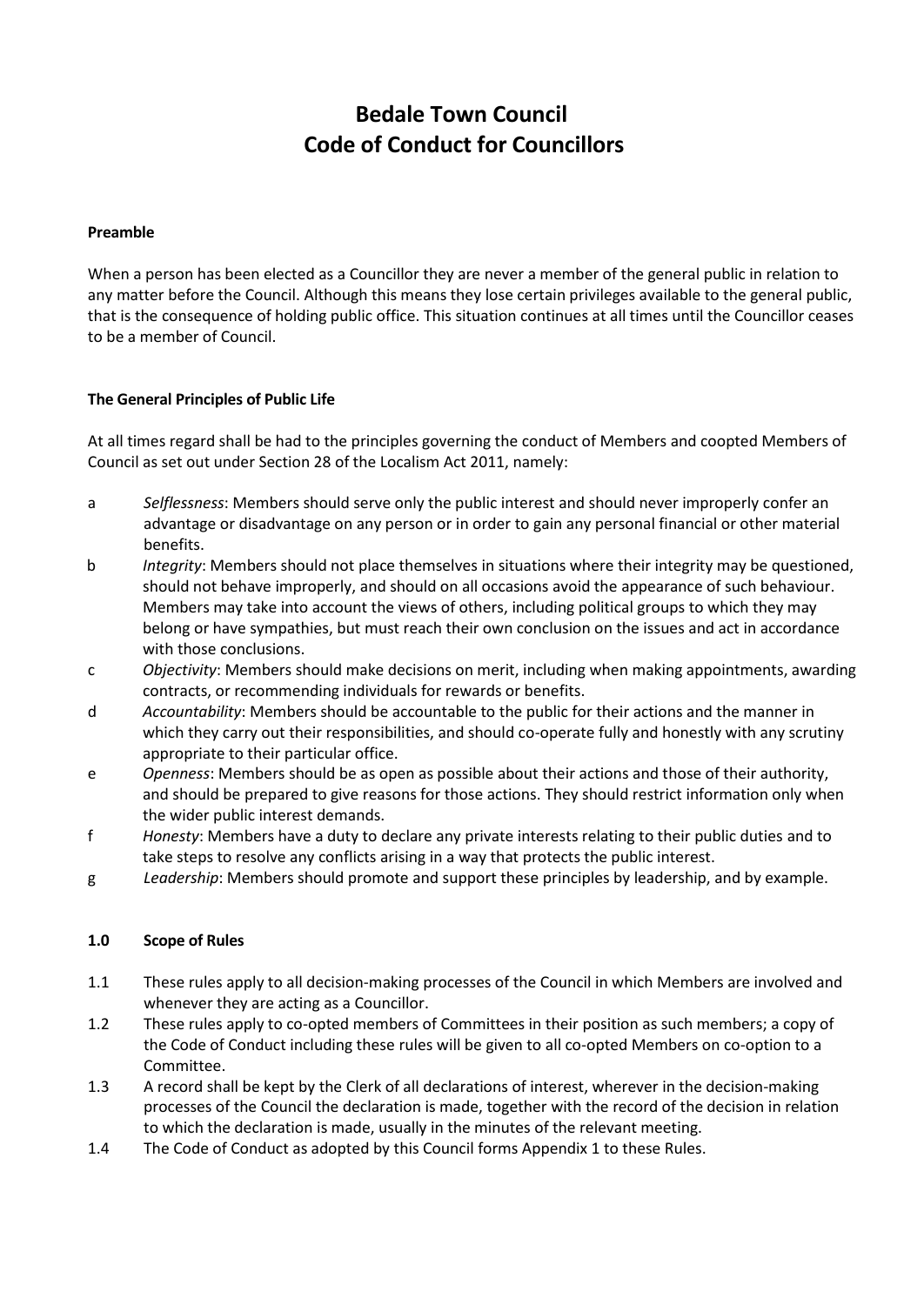### **2.0 Inspection of Land, Premises, Etc**

2.1 Unless specifically authorised to do so by the Council, a Councillor shall not issue any order respecting any works which are being carried out by or on behalf of the Council, nor claim by virtue of membership of the Council any right to inspect or to enter upon any lands or premises which the Council has the power or duty to inspect or enter.

### **3.0 Legal Advice on Interests Issues**

- 3.1 Where a Member has sought advice from the Clerk, and/or a relevant district council officer relating to whether to declare an interest, and been advised that an interest does exist under these rules, the Member is expected to act on that advice.
- 3.2 If a Member fails to act on such advice then the Clerk shall inform the district council, who shall consider whether a prima facie case exists for further investigation under the procedures set out in this part of the Constitution.
- 3.3 Where such advice is sought and the Member is advised that an interest exists but does not follow that advice, then the district council in the first instance shall consider whether a prima facie case exists for further investigation under the procedures set out in this part of the Constitution.
- 3.4 Where a Member does not take advice as above, but seeks independent legal advice relating to whether to declare an interest, the view of the district council on the interpretation of the law, the Code of Conduct and these rules shall prevail, should a complaint be made against the Member.

### **4.0 Complaints on Conduct of Members**

- 4.1 Where a complaint has been made against a Member then it shall automatically and without delay, be forwarded to the relevant district council officer for investigation and administration in accordance with their adopted policy (copy available upon request).
- 4.2 Where a complaint has been made against a Member then the Member shall:
	- a. co-operate with the investigation in consideration of the complaint at the initial stage;
	- b. co-operate with the investigation during preparation of the report;
	- c. attend the district council body meeting at which the report to be considered.
- 4.3 At such a meeting the Member, against whom a complaint has been made which is the subject of a report to the Committee will be expected to:
	- a. answer questions put by the panel;
	- b. co-operate in resolving the complaint
- 4.4 Any Member who has made a complaint against another Member shall:
	- a. co-operate fully with the district council to bring forward the complaint expeditiously;
	- b. not give or make any statement concerning the existence of the complaint, the subject matter of the complaint, or details of the complaint either to the press or other media, or to the general public or their own political group or party except as set out below.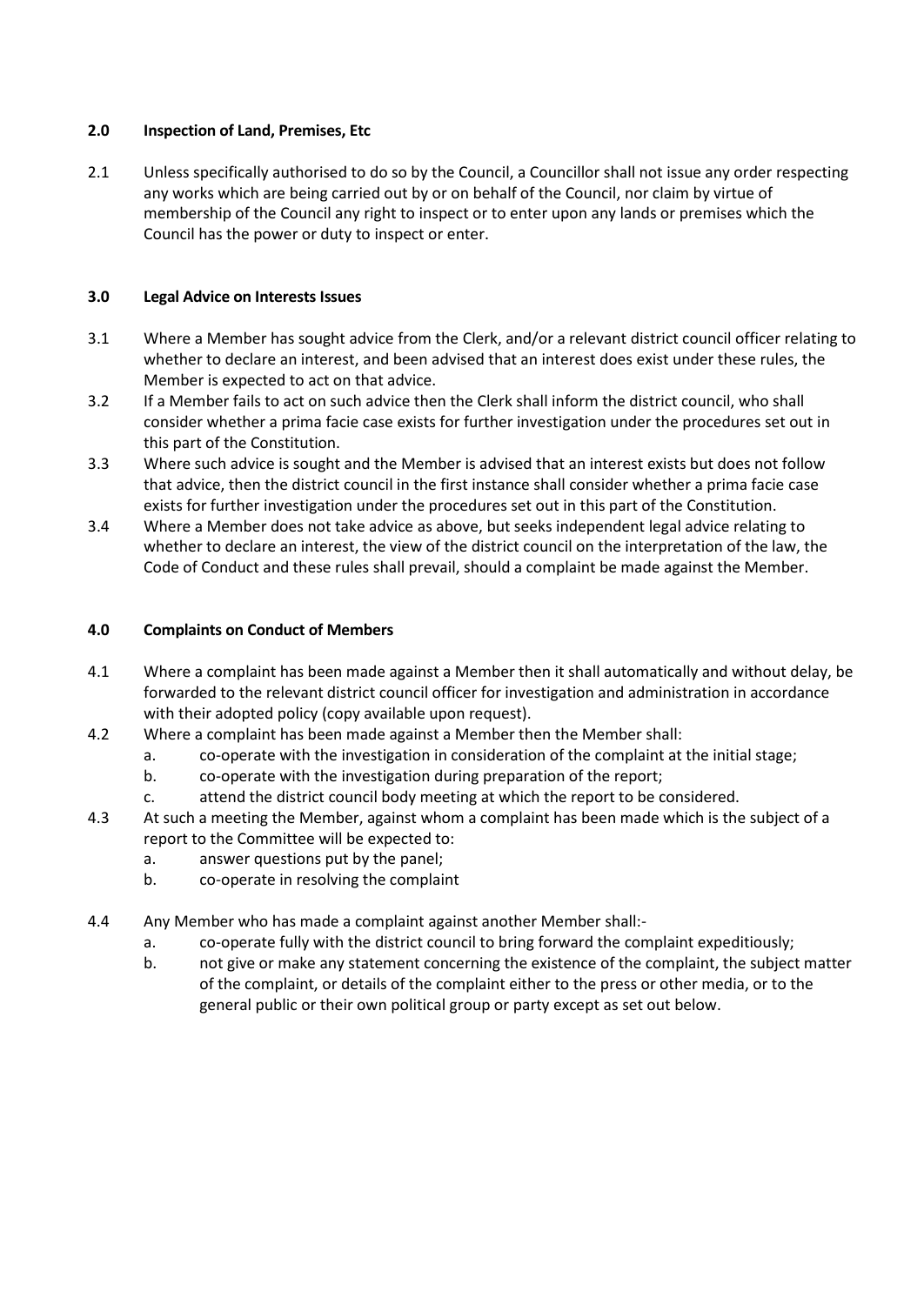# **Appendix 1**

# **Council Members' Code of Conduct**

### **Introduction**

This Code sets out the standards of behaviour required of Councillors whenever they are acting, or claim or give the impression that they are acting, as a Member, whether elected or co-opted, of the Council. The Code requires compliance with the general principles of public life set out in the preamble. In any case where a Member has an interest in a matter which is not a disclosable pecuniary or registerable interest under the Localism Act 2011 or regulations, but in which participating or voting (or further participating or voting) on the matter would conflict with the general principles of public life, they must declare that interest and take no further action with regard to that matter as if it were a disclosable pecuniary interest.

### **General Provisions**

- 1 Councillors must not treat others with disrespect.
- 2 Councillors must not do anything which may cause the Council to breach any equality law.
- 3 Councillors must not bully or intimidate any person, or attempt to bully or intimidate them.
- 4 Councillors must not do anything which compromises the impartiality of anyone who works for or on behalf of the Council, or do anything that is likely to compromise their impartiality.
- 5 Councillors must not disclose information given in confidence or which they believe is of a confidential nature, or ought reasonably to be aware is of a confidential nature, unless:
	- a They have the permission of a person authorised to give it; or
	- b They are required by law to disclose the information; or
	- c They disclose it to a third party for the purpose of obtaining professional advice, provided that the third party agrees not to disclose the information to any other person; or
	- d The disclosure is reasonable; and is in the public interest; and is made in good faith; and is only made after having complied with any reasonable requirements of the Council to delay disclosure or to maintain confidentiality.

Before disclosing any information under this paragraph, Councillors must consult the Clerk for advice.

- 6 Councillors must not prevent another person gaining access to information which that person is entitled to by law.
- 7 Councillors must not conduct themselves in a manner which could reasonably be regarded as bringing the Council into disrepute, or their position as a Councillor into disrepute.
- 8 Councillors must not use their position as Councillor improperly to obtain any advantage or disadvantage for themself or any other person, or attempt to do so.
- 9 Councillors must not take part in the scrutiny of any decision they have been involved in making except when providing evidence or opinion to those undertaking any scrutiny process.
- 10 Councillors must not accept any gift or hospitality which could reasonably be perceived as creating an obligation upon the Council, or upon themself as a Councillor. If any gift or hospitality which might be attributable to membership of the Council (other than the refreshments which might usually be expected at Council meeting or civic function) is accepted or offered, it must be disclosed to the relevant officer at the district council.
- 11 Councillors must act in accordance with the Council's guidance or requirements when using the resources of the Council (including but not limited to officer time, IT equipment, or physical materials), or when authorising others to use them, and must ensure that those resources are not used improperly.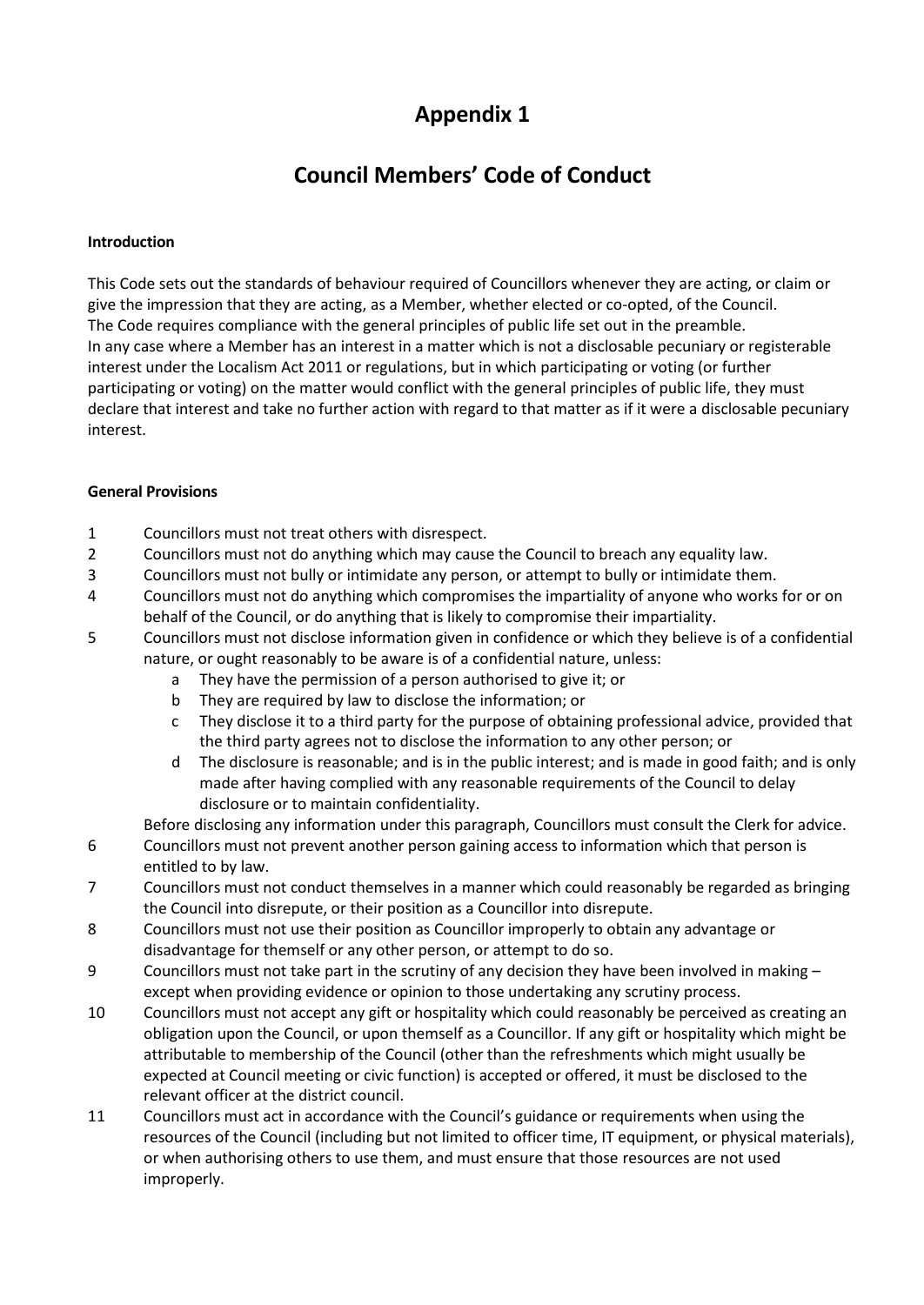- 12 Councillors must have regard to relevant advice given by the Proper Officer (Clerk) and Responsible Financial Officer) when making decisions, and must give reasons for those decisions in accordance with any requirements imposed by statute or by the Council.
- 13 Councillors must comply with Part 2 of this Code. Councillors are also required to withdraw to the public section of the chamber during any meeting at which a matter in which they have a disclosable pecuniary interest is being discussed, except where a dispensation is granted under a standing order of the Council.

## **PART 2 Disclosable Pecuniary Interests**

- 14 (1) A Councillor must, before the end of 28 days beginning with the day on which the person becomes an elected or co-opted Member of the authority, notify the Principal Authority of any disclosable pecuniary interests which the person has at the time when the notification is given.
	- (2) A pecuniary interest is a disclosable pecuniary interest if it is of a description specified in regulations by the Secretary of State and it is either:
		- (a) An interest of the Members; or
		- (b) An interest of
			- (i) the Member's spouse or civil partner;
			- (ii) a person with whom the Member is living as if they were a spouse; or
			- (iii) a person with whom the Member is living as if they were civil partners.
- 15 Disclosable pecuniary interests have been defined by the Secretary of State in The Relevant Authorities (Disclosable Pecuniary Interests) Regulations 2012 (SI 1464) as follows:

| (1) | Employment, office, trade,<br>profession or vocation | Any employment, office, trade, profession or vocation<br>carried on for profit or gain.                                                                                                                                                                                                                                                                                                                                                                           |
|-----|------------------------------------------------------|-------------------------------------------------------------------------------------------------------------------------------------------------------------------------------------------------------------------------------------------------------------------------------------------------------------------------------------------------------------------------------------------------------------------------------------------------------------------|
| (2) | Sponsorship                                          | Any payment or provision of any other financial benefit<br>(other than from the relevant authority) made or provided<br>within the relevant period in respect of any expenses<br>incurred by the Member in carrying out duties as a<br>Member, or towards the election expenses of the Member.<br>This includes any payment or financial benefit from a trade<br>union within the meaning of the Trade Union and Labour<br>Relations (Consolidation) Act 1992(a). |
| (3) | Contracts                                            | Any contract which is made between the relevant person<br>(or a body in which the relevant person has a beneficial<br>interest) and the relevant authority:<br>(a) under which goods or services are to be provided or<br>works are to be executed; and<br>(b) which has not been fully discharged.                                                                                                                                                               |
| (4) | Land                                                 | Any beneficial interest in land which is within the area of<br>the relevant authority.                                                                                                                                                                                                                                                                                                                                                                            |
| (5) | Licences                                             | Any licence (alone or jointly with others) to occupy land in<br>the area of the relevant authority for a month or longer.                                                                                                                                                                                                                                                                                                                                         |
| (6) | Corporate tenancies                                  | Any tenancy where (to the Member's knowledge):<br>(a) the landlord is the relevant authority; and<br>(b) the tenant is a body in which the relevant person has a                                                                                                                                                                                                                                                                                                  |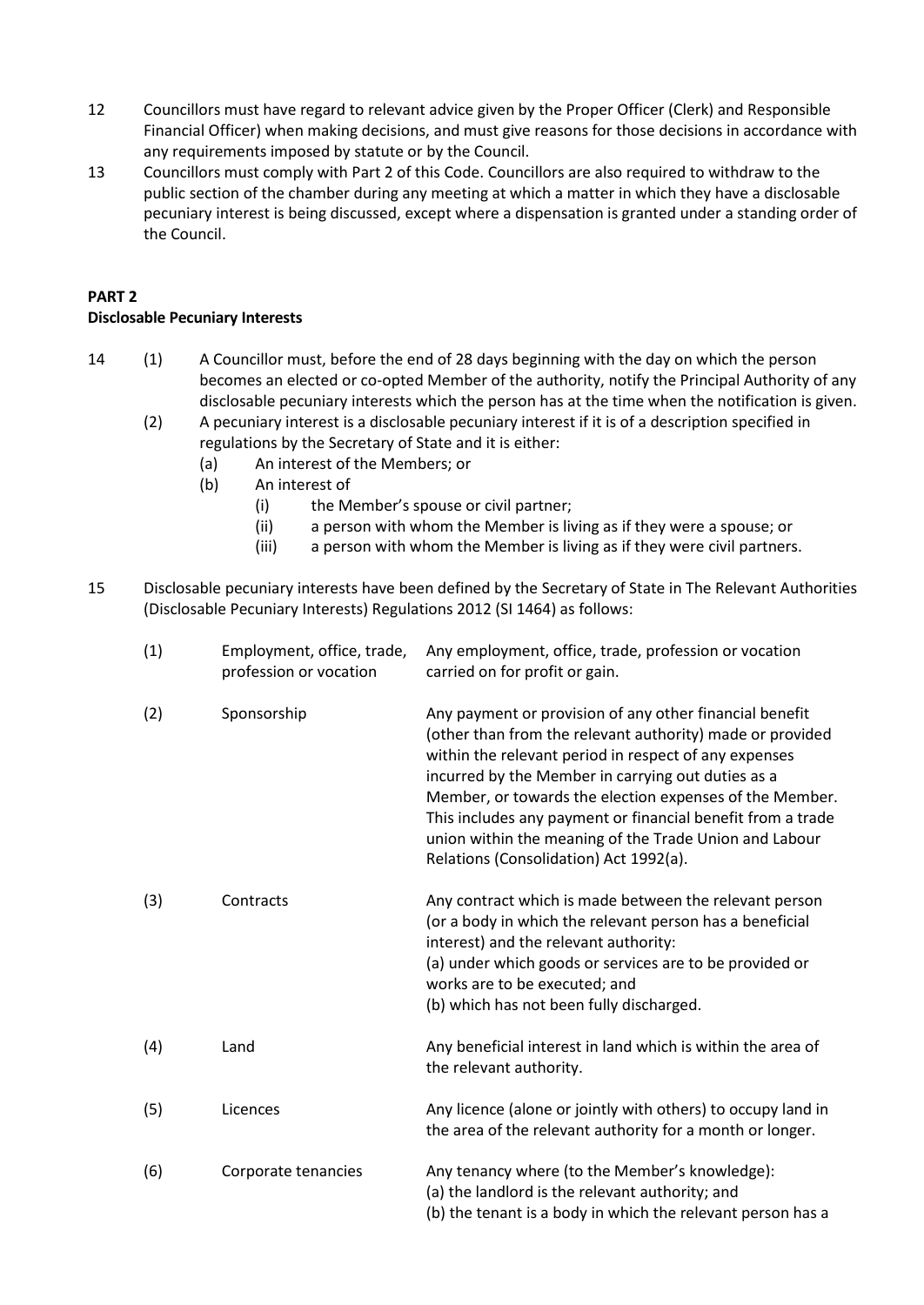beneficial interest.

| (7) | <b>Securities</b> | Any beneficial interest in securities of a body where:<br>(a) that body (to the Member's knowledge) has a place of<br>business or land in the area of the relevant authority; and<br>(b) either;                                                                   |
|-----|-------------------|--------------------------------------------------------------------------------------------------------------------------------------------------------------------------------------------------------------------------------------------------------------------|
|     |                   | (i) the total nominal value of the securities exceeds<br>£25,000 or one hundredth of the total issued share capital<br>of that body; or                                                                                                                            |
|     |                   | (ii) if the share capital of that body is of more than one<br>class, the total nominal value of the shares of any one class<br>in which the relevant person has a beneficial interest<br>exceeds one hundredth of the total issued share capital of<br>that class. |

## **16 Effect of Interests on Participation**

- 1 When a Councillor has a disclosable pecuniary interest in any business of the Council and attends a meeting of the Council at which the business is considered, they must disclose to that meeting the existence and nature of that interest at the commencement of that meeting (or when the interest becomes apparent if it had not previously been considered disclosable).
- 2 Where a Councillor has a disclosable pecuniary interest and has not obtained a dispensation, they must withdraw to the public section of the meeting during discussion of the relevant business.
- 3 Where a Councillor has an interest where their participation or voting on a matter might be seen as conflicting with the general principles set out in the preamble to this Code of Conduct, they must declare it, cease to participate or vote, and withdraw to the public section of the meeting as if it were a disclosable pecuniary interest.
- 4 Where a Councillor has an 'other interest' which is registered in accordance with the Code of Conduct that interest should be disclosed to the meeting of the Council at which the business is considered. However in this instance the Councillor is able to continue to participate in the consideration of that item of business.

# **17 Other Interests**

For the purposes of this Code of Conduct 'other interests' which must be included in the Members' Register of Interests include membership of, or position of general control or management in any:

- (a) body to which a Councillor has been appointed or nominated by the Council as its representative.
- (b) public authority or body exercising functions of a public nature;
- (c) body directed to charitable purposes;
- (d) body whose principal purposes include the influence of public opinion or policy; (*membership of a political party should be declared under this heading).*
- (e) trade union or professional association;
- (f) also included should be the name and address of any person or body from whom a Councillor has received a gift or hospitality with an estimated value of at least £25 directly connected with their work as a Councillor. (Private gifts or hospitality do not need to be recorded.)